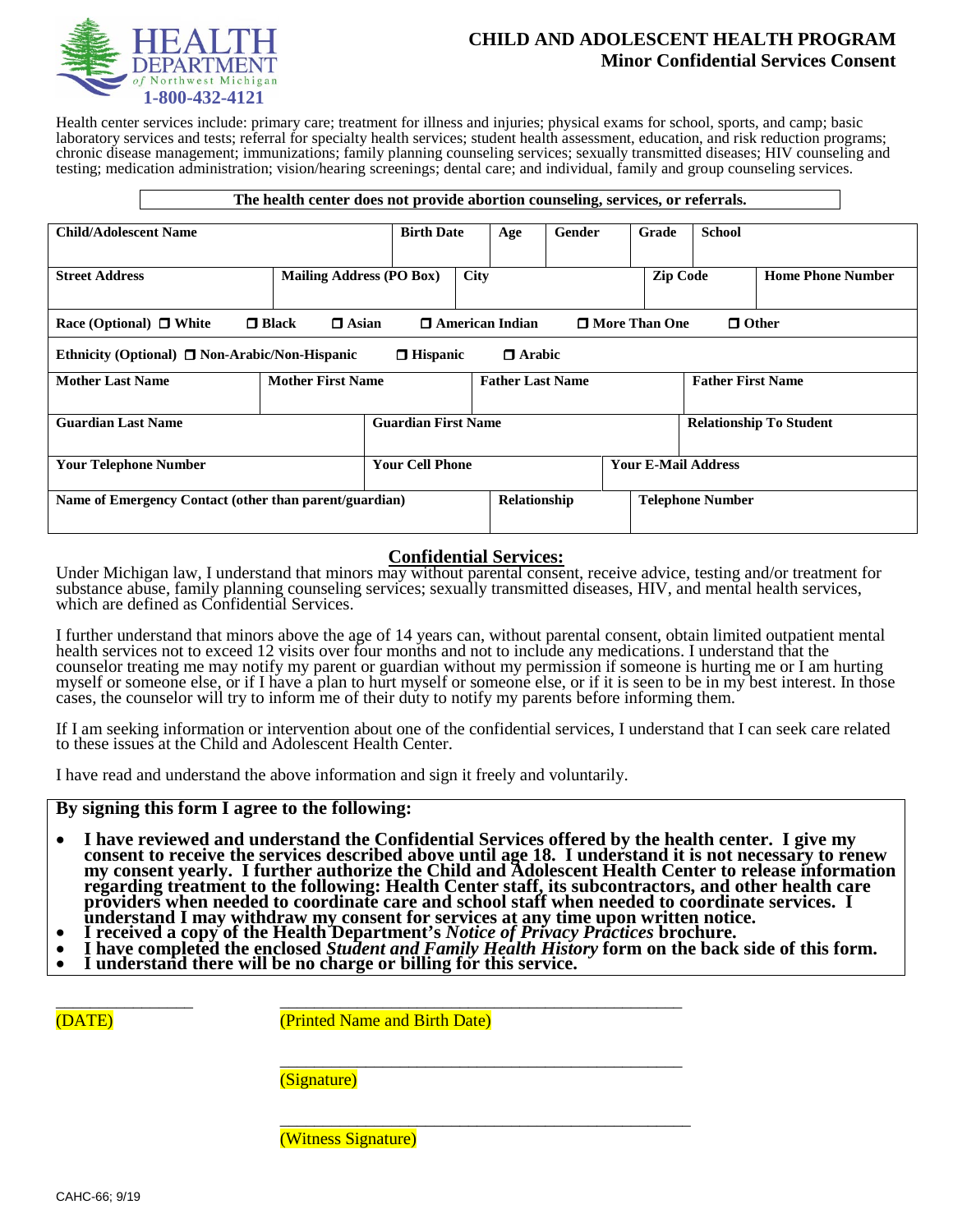# **CLIENT AND FAMILY HISTORY FORM (Please write NA, if nothing to report)**

| Name of Student's Physician or Clinic           | <b>Physician or Clinic Telephone Number</b> |                  |       |                                    | <b>Name of Student's Dentist</b> |               |  |  |
|-------------------------------------------------|---------------------------------------------|------------------|-------|------------------------------------|----------------------------------|---------------|--|--|
| <b>Name of Pharmacy</b>                         | <b>Pharmacy Telephone Number</b>            |                  |       |                                    |                                  |               |  |  |
| Allergy (Medicine, food, environment, seasonal) | <b>Reaction/Severity</b>                    |                  |       |                                    |                                  |               |  |  |
|                                                 |                                             |                  |       |                                    |                                  |               |  |  |
|                                                 |                                             |                  |       |                                    |                                  |               |  |  |
| <b>Medication/Prescription/Vitamins</b>         | <b>Dose</b>                                 | <b>Frequency</b> | Route | Who prescribed this<br>medication? |                                  | <b>Reason</b> |  |  |
|                                                 |                                             |                  |       |                                    |                                  |               |  |  |
|                                                 |                                             |                  |       |                                    |                                  |               |  |  |
|                                                 |                                             |                  |       |                                    |                                  |               |  |  |

**Last Complete Physical Exam \_\_\_\_\_\_\_\_\_\_\_\_\_\_\_\_\_ Last Dental Exam \_\_\_\_\_\_\_\_\_\_\_\_\_\_\_\_\_ Last Eye Exam \_\_\_\_\_\_\_\_\_\_\_\_\_\_\_\_\_**

| <b>Disease/Condition</b>                               | <b>Client</b>        | <b>Mother</b>        | <b>Father</b>     | <b>Sibling</b>       | Grand-<br>parent     | <b>Other</b>      | <b>Comment</b> |
|--------------------------------------------------------|----------------------|----------------------|-------------------|----------------------|----------------------|-------------------|----------------|
| Addiction - Type:                                      | $\Box$               | $\overline{\Box}$    | $\Box$            | $\Box$               | □                    | $\Box$            |                |
| Anemia                                                 | $\Box$               | $\Box$               | $\overline{\Box}$ | $\Box$               | $\Box$               | $\overline{\Box}$ |                |
| Asthma - Specify                                       | $\Box$               | $\Box$               | $\Box$            | $\Box$               | $\Box$               | $\Box$            |                |
| Autoimmune disorder                                    | $\overline{\Box}$    | $\overline{\square}$ | $\overline{\Box}$ | $\overline{\square}$ | $\overline{\square}$ | $\overline{\Box}$ |                |
| <b>Birth defects</b>                                   | $\Box$               | $\Box$               | $\Box$            | $\Box$               | $\Box$               | $\Box$            |                |
| Blood/Bleeding disorders                               | $\Box$               | $\overline{\Box}$    | $\Box$            | $\Box$               | $\Box$               | $\Box$            |                |
| Cancer                                                 | $\overline{\Box}$    | $\overline{\square}$ | $\overline{\Box}$ | $\overline{\Box}$    | $\overline{\Box}$    | $\overline{\Box}$ |                |
| Death Under Age 50 - Cause:                            | $\overline{\Box}$    | $\Box$               | $\Box$            | $\overline{\Box}$    | $\Box$               | $\Box$            |                |
| Developmental Disability                               | $\overline{\Box}$    | $\overline{\Box}$    | $\overline{\Box}$ | $\overline{\Box}$    | $\Box$               | $\overline{\Box}$ |                |
| <b>Diabetes</b>                                        | $\Box$               | $\Box$               | $\Box$            | $\Box$               | $\Box$               | $\Box$            |                |
| Eating disorders/Special diet/Pica                     | $\overline{\Box}$    | $\Box$               | $\overline{\Box}$ | $\overline{\Box}$    | $\overline{\Box}$    | $\overline{\Box}$ |                |
| Endocrine/Thyroid                                      | $\overline{\Box}$    | $\overline{\Box}$    | $\Box$            | $\overline{\square}$ | $\overline{\square}$ | $\overline{\Box}$ |                |
| Gastrointestinal disorders                             | $\Box$               | $\Box$               | $\Box$            | $\Box$               | $\Box$               | $\Box$            |                |
| Genetic abnormalities                                  | $\Box$               | $\Box$               | $\Box$            | $\Box$               | $\Box$               | $\Box$            |                |
| Heart disease                                          | $\overline{\Box}$    | $\overline{\Box}$    | $\overline{\Box}$ | $\overline{\square}$ | $\overline{\square}$ | $\overline{\Box}$ |                |
| Heart abnormalities/Murmurs                            | $\overline{\Box}$    | $\Box$               | $\overline{\Box}$ | $\overline{\Box}$    | $\Box$               | $\overline{\Box}$ |                |
| Hepatitis/Liver disease                                | $\overline{\Box}$    | $\overline{\Box}$    | $\Box$            | $\overline{\Box}$    | $\Box$               | $\overline{\Box}$ |                |
| <b>High Cholesterol</b>                                | $\overline{\Box}$    | $\Box$               | $\Box$            | $\overline{\square}$ | $\overline{\square}$ | $\Box$            |                |
| Hypertension                                           | $\Box$               | $\Box$               | $\Box$            | $\Box$               | $\Box$               | $\Box$            |                |
| Kidney/Urinary disease                                 | $\overline{\Box}$    | $\overline{\Box}$    | $\Box$            | $\overline{\square}$ | $\overline{\Box}$    | $\overline{\Box}$ |                |
| Learning Disorder                                      | $\Box$               | $\Box$               | $\Box$            | $\Box$               | $\Box$               | $\Box$            |                |
| Musculoskeletal disorders                              | $\overline{\Box}$    | $\overline{\Box}$    | $\overline{\Box}$ | $\overline{\Box}$    | $\overline{\Box}$    | $\overline{\Box}$ |                |
| Neurologic disorder/Seizures                           | $\overline{\Box}$    | $\overline{\Box}$    | $\Box$            | $\overline{\Box}$    | $\overline{\Box}$    | $\overline{\Box}$ |                |
| Obesity/Overweight                                     | $\Box$               | $\Box$               | $\Box$            | $\Box$               | $\Box$               | $\Box$            |                |
| Physical/Sexual/Verbal/Domestic<br>Abuse               | $\Box$               | $\Box$               | $\Box$            | $\Box$               | $\Box$               | $\Box$            |                |
| Psychiatric disorders/<br>Depression/Suicide - Specify | $\Box$               | $\Box$               | $\Box$            | $\Box$               | $\Box$               | $\Box$            |                |
| Skin disorder - Specify                                | $\Box$               | $\Box$               | $\Box$            | $\overline{\Box}$    | $\Box$               | $\overline{\Box}$ |                |
| <b>Stroke</b>                                          | $\Box$               | $\Box$               | $\Box$            | $\Box$               | $\Box$               | $\Box$            |                |
| Other                                                  | $\overline{\square}$ | $\overline{\Box}$    | $\overline{\Box}$ | $\overline{\Box}$    | $\overline{\Box}$    | $\overline{\Box}$ |                |